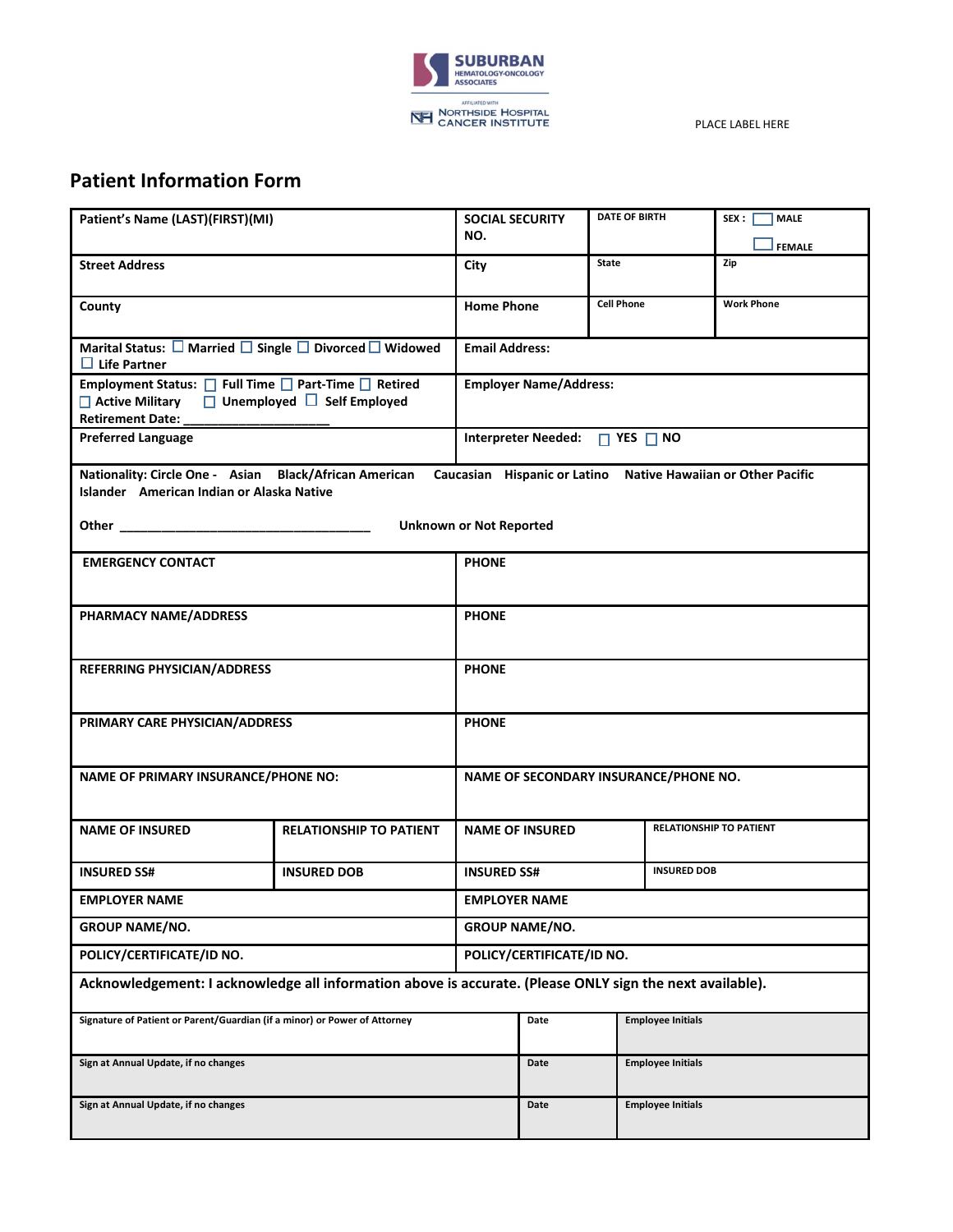

## **PATIENT HISTORY**

| <b>PATIENT PROFILE</b>                                                                                             |                                                                                                                                                                                                                  |                                                                                                                                                                                   | Highest Grade Completed: ____________________                            |
|--------------------------------------------------------------------------------------------------------------------|------------------------------------------------------------------------------------------------------------------------------------------------------------------------------------------------------------------|-----------------------------------------------------------------------------------------------------------------------------------------------------------------------------------|--------------------------------------------------------------------------|
| $\square$ Skin cancer<br>$\Box$ Thyroid disease<br>$\Box$ Diabetes<br>$\Box$ Pneumonia<br>$\Box$ Blood transfusion | PAST MEDICAL HISTORY (Check if appropriate)<br>$\Box$ Ulcer<br>$\Box$ Hepatitis<br>$\Box$ Intestinal disease<br>□ Gallbladder disease<br>$\Box$ Tuberculosis $\Box$ Kidney/bladder disease<br>□ Venereal disease | $\Box$ Heart attack<br>$\Box$ Other heart disease $\Box$ Head injury<br>$\Box$ Lung disease<br>$\Box$ High blood pressure $\Box$ Phlebitis<br>$\Box$ Stroke<br>$\square$ Seizures | $\Box$ Arthritis<br>□ Cancer<br>$\Box$ Asthma<br>$\Box$ High cholesterol |
| <b>LIST ALL MEDICATIONS</b><br>Drug                                                                                | Dose<br>5.                                                                                                                                                                                                       | Frequency                                                                                                                                                                         |                                                                          |
| <b>LIST ALL PROCEDURES</b><br>Procedure                                                                            | Date                                                                                                                                                                                                             | Hospital                                                                                                                                                                          |                                                                          |
| ALLERGIES □ NONE                                                                                                   | $\square$ DYE<br>$\Box$ LATEX                                                                                                                                                                                    |                                                                                                                                                                                   |                                                                          |
|                                                                                                                    |                                                                                                                                                                                                                  |                                                                                                                                                                                   |                                                                          |
| <b>FAMILY HISTORY</b><br>Father:<br>Mother:<br>Brother/Sister:                                                     | If Living<br>Health<br>Age                                                                                                                                                                                       | If Deceased<br>Age at death                                                                                                                                                       | Cause                                                                    |
| Husband/Wife:<br>Children                                                                                          |                                                                                                                                                                                                                  |                                                                                                                                                                                   |                                                                          |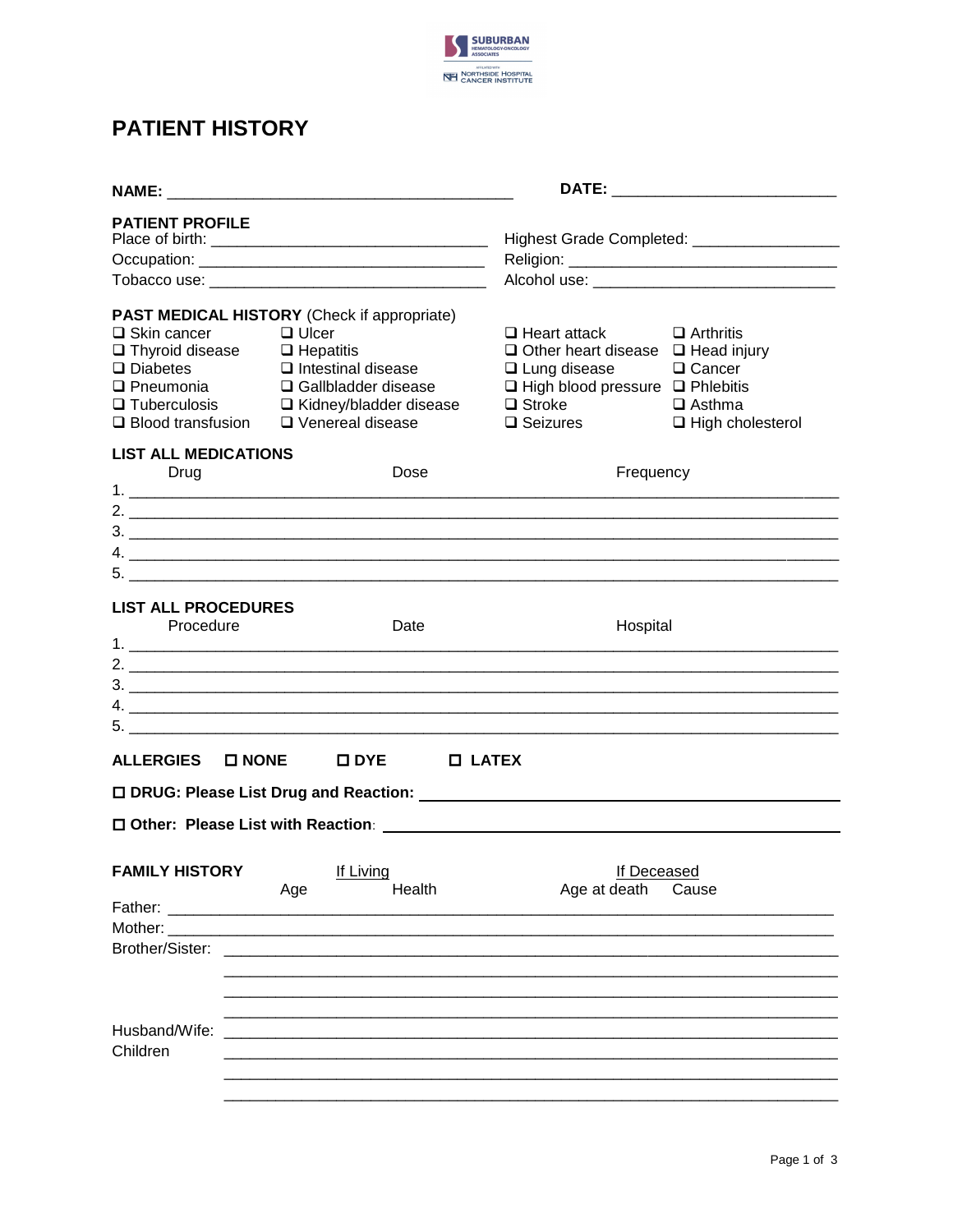# **PATIENT HISTORY**

Have any blood relatives ever had? (Check if appropriate)

| $\Box$ Cancer            | $\Box$ Heart disease  |
|--------------------------|-----------------------|
| $\Box$ Bleeding disorder | $\Box$ Diabetes       |
| $\Box$ Anemia            | $\Box$ Kidney disease |

Cancer Heart disease Other: \_\_\_\_\_\_\_\_\_\_\_\_\_\_\_\_\_\_\_\_\_\_\_\_

Bleeding disorder Diabetes \_\_\_\_\_\_\_\_\_\_\_\_\_\_\_\_\_\_\_\_\_\_\_\_\_

Have you had any of these in the last three months?

| <u>NU</u> |                               | <u>נבס</u> | <u>NU</u> |                              | <u>т на</u> |
|-----------|-------------------------------|------------|-----------|------------------------------|-------------|
|           | <b>GENERAL</b>                |            |           | <b>INTESTINAL</b>            |             |
| $\Box$    | Change in weight              | $\Box$     | $\Box$    | Nausea / Vomiting            | $\Box$      |
| $\Box$    | Fever / Chills                | $\Box$     | $\Box$    | Vomiting blood               | $\Box$      |
| $\Box$    | Night sweats                  | $\Box$     | $\Box$    | Difficulty swallowing        | $\Box$      |
|           | <b>SKIN</b>                   |            | $\Box$    | Abdominal pain / swelling    | $\Box$      |
| $\Box$    | Itching                       | $\Box$     | $\Box$    | Yellow jaundice              | $\Box$      |
| $\Box$    | Rash                          | $\Box$     | $\Box$    | Blood in stool / black stool | $\Box$      |
| $\Box$    | Change in mole                | $\Box$     | $\Box$    | Diarrhea / constipation      | $\Box$      |
|           |                               |            | $\Box$    | Change in bowel habits       | $\Box$      |
|           | <b>GLANDS</b>                 |            |           | <b>URINARY</b>               |             |
| $\Box$    | Heat / cold intolerance       | $\Box$     | $\Box$    | Burning / painful urination  | ❏           |
| $\Box$    | X-ray treatments to neck      | $\Box$     | $\Box$    | Blood in urine               | $\Box$      |
| $\Box$    | Excessive thirst / urination  | $\Box$     | $\Box$    | Nighttime urination          | $\Box$      |
|           |                               |            | $\Box$    | Change in urine stream       | $\Box$      |
|           | <b>EENT</b>                   |            | $\Box$    | Sores on genitals            | $\Box$      |
| $\Box$    | Change in vision              | $\Box$     |           | <b>SKELETAL</b>              |             |
| $\Box$    | Double vision                 | □          | $\Box$    | Joint pain / stiffness       | ❏           |
| $\Box$    | Difficulty hearing            | $\Box$     | $\Box$    | Back pain                    | $\Box$      |
| $\Box$    | Frequent bloody nose          | $\Box$     |           | <b>NEUROLOGICAL</b>          |             |
| $\Box$    | Sinus infection               | $\Box$     | $\Box$    | Frequent / severe headache   | ❏           |
| $\Box$    | Hoarseness                    | $\Box$     | $\Box$    | Numbness / tingling          | $\Box$      |
| $\Box$    | Ringing in ears               | $\Box$     | $\Box$    | Incoordination               | $\Box$      |
| $\Box$    | Sores in mouth                | $\Box$     | $\Box$    | Limb weakness                | $\Box$      |
|           |                               |            | $\Box$    | Psychiatric illness          | ❏           |
|           | <b>HEART / LUNGS</b>          |            | $\Box$    | Unusual anxiety / depression | $\Box$      |
| ❏         | Chest pain                    | ❏          | $\Box$    | Drug / Alcohol addiction     | ❏           |
| $\Box$    | Cough                         | ❏          |           | <b>FOR WOMEN</b>             |             |
| $\Box$    | Coughing blood                | $\Box$     | $\Box$    | Bleeding between periods     | $\Box$      |
| $\Box$    | Shortness of breath           | $\Box$     | $\Box$    | Bleeding since menopause     | $\Box$      |
| $\Box$    | Wheezing                      | $\Box$     | $\Box$    | Pain in female organs        | $\Box$      |
| $\Box$    | Irregular / racing heartbeat  | $\Box$     | $\Box$    | Breast lump / pain           | ❏           |
| $\Box$    | Black out spells              | $\Box$     | $\Box$    | Nipple discharge             | $\Box$      |
| $\Box$    | Ankle swelling                | $\Box$     |           |                              |             |
| $\Box$    | Aching in legs when walking   | $\Box$     |           | <b>FOR MEN</b>               |             |
|           |                               |            | $\Box$    | Lump / pain in testicle      | $\Box$      |
|           | <b>BLOOD</b>                  |            | $\Box$    | Impotence                    | ◻           |
| ❏         | Anemia                        | $\Box$     | $\Box$    | Discharge                    | □           |
| ❏         | Unusual dietary craving       | $\Box$     |           |                              |             |
| $\Box$    | Excessive bruising / bleeding | $\Box$     |           |                              |             |
| $\Box$    | Enlarged lymph nodes          | $\Box$     |           |                              |             |

Enlarged lymph nodes

| <u>NO</u> |                              | <b>YES</b> | $NO$   |                              | <u>YES</u> |
|-----------|------------------------------|------------|--------|------------------------------|------------|
|           | <b>GENERAL</b>               |            |        | <b>INTESTINAL</b>            |            |
| $\Box$    | Change in weight             | $\Box$     | $\Box$ | Nausea / Vomiting            | ❏          |
| $\Box$    | Fever / Chills               | $\Box$     | $\Box$ | Vomiting blood               | $\Box$     |
| $\Box$    | Night sweats                 | $\Box$     | $\Box$ | Difficulty swallowing        | $\Box$     |
|           | <b>SKIN</b>                  |            | $\Box$ | Abdominal pain / swelling    | $\Box$     |
| $\Box$    | Itching                      | $\Box$     | $\Box$ | Yellow jaundice              | $\Box$     |
| $\Box$    | Rash                         | $\Box$     | $\Box$ | Blood in stool / black stool | $\Box$     |
| $\Box$    | Change in mole               | $\Box$     | $\Box$ | Diarrhea / constipation      | $\Box$     |
|           |                              |            | $\Box$ | Change in bowel habits       | $\Box$     |
|           | <b>GLANDS</b>                |            |        | <b>URINARY</b>               |            |
| $\Box$    | Heat / cold intolerance      | $\Box$     | ❏      | Burning / painful urination  | ❏          |
| $\Box$    | X-ray treatments to neck     | $\Box$     | $\Box$ | Blood in urine               | $\Box$     |
| $\Box$    | Excessive thirst / urination | $\Box$     | $\Box$ | Nighttime urination          | $\Box$     |
|           |                              |            | $\Box$ | Change in urine stream       | $\Box$     |
|           | <b>EENT</b>                  |            | $\Box$ | Sores on genitals            | $\Box$     |
| $\Box$    | Change in vision             | $\Box$     |        | <b>SKELETAL</b>              |            |
| $\Box$    | Double vision                | $\Box$     | ❏      | Joint pain / stiffness       | ❏          |
| $\Box$    | Difficulty hearing           | $\Box$     | $\Box$ | Back pain                    | $\Box$     |
| $\Box$    | Frequent bloody nose         | ❏          |        | <b>NEUROLOGICAL</b>          |            |
| $\Box$    | Sinus infection              | $\Box$     | $\Box$ | Frequent / severe headache   | ❏          |
| $\Box$    | Hoarseness                   | $\Box$     | $\Box$ | Numbness / tingling          | $\Box$     |
| $\Box$    | Ringing in ears              | $\Box$     | $\Box$ | Incoordination               | $\Box$     |
| $\Box$    | Sores in mouth               | $\Box$     | ❏      | Limb weakness                | $\Box$     |
|           |                              |            | $\Box$ | Psychiatric illness          | $\Box$     |
|           | <b>HEART / LUNGS</b>         |            | $\Box$ | Unusual anxiety / depression | $\Box$     |
| $\Box$    | Chest pain                   | <b>□</b>   | $\Box$ | Drug / Alcohol addiction     | $\Box$     |
| $\Box$    | Cough                        | $\Box$     |        | <b>FOR WOMEN</b>             |            |
| $\Box$    | Coughing blood               | $\Box$     | $\Box$ | Bleeding between periods     | $\Box$     |
| $\Box$    | Shortness of breath          | ❏          | $\Box$ | Bleeding since menopause     | $\Box$     |
| $\Box$    | Wheezing                     | $\Box$     | $\Box$ | Pain in female organs        | $\Box$     |
| $\Box$    | Irregular / racing heartbeat | $\Box$     | $\Box$ | Breast lump / pain           | $\Box$     |
| $\Box$    | <b>Black out spells</b>      | $\Box$     | $\Box$ | Nipple discharge             | $\Box$     |
| $\Box$    | Ankle swelling               | $\Box$     |        |                              |            |
| $\Box$    | Aching in legs when walking  | $\Box$     |        | <b>FOR MEN</b>               |            |
|           |                              |            | ❏      | Lump / pain in testicle      | ❏          |
|           | <b>BLOOD</b>                 |            | $\Box$ | Impotence                    | $\Box$     |
| $\Box$    | Anemia                       | <b>□</b>   | □      | Discharge                    | ◻          |